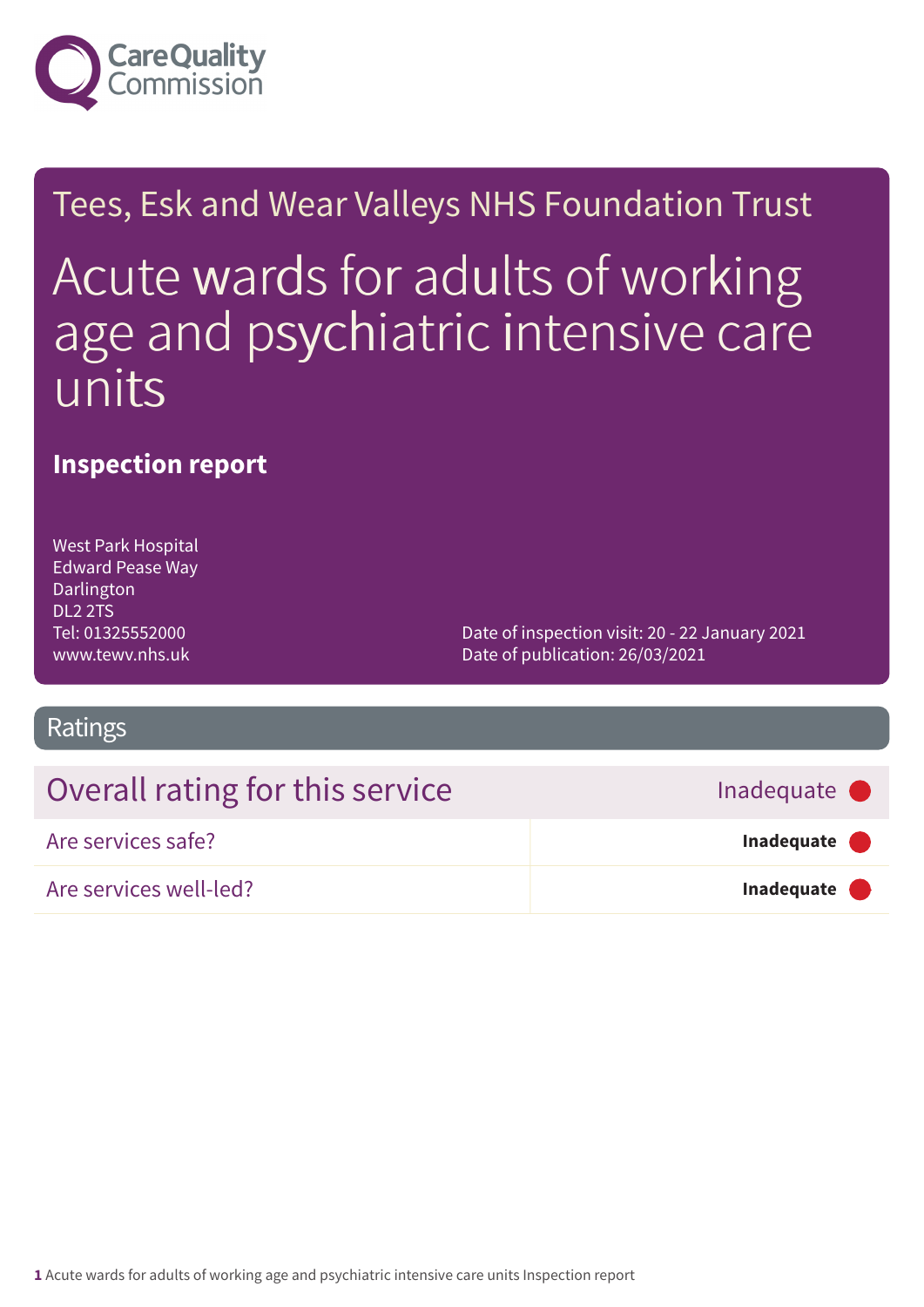### Acute wards for adults of working age and psychiatric intensive care units

#### **Inadequate –––** 山山

We carried out this unannounced focused inspection because we received information giving us concerns about the safety and quality of the services. The inspection was prompted by an incident that had a serious impact on a person using the service. This indicated potential concerns about the management of risk in the service. While we did not look at the circumstances of the specific incident, we did look at associated risks.

We inspected five wards from the acute wards for adults of working age and psychiatric intensive care unit services. The service provides treatment for people who are acutely unwell and whose mental health problems cannot be treated and supported safely or effectively at home. The trust provides the service across 14 wards. During this focussed inspection we inspected the following five wards to include at least one ward from each locality:

- Bransdale ward 14 bed female acute admission ward at Roseberry Park
- Stockdale ward 18 bed male acute admission ward at Roseberry Park
- Elm ward 20 bed female acute admission ward at West Park Hospital
- Danby ward 13 bed male acute admission ward at Cross Lane Hospital
- Overdale ward 18 bed female acute admission ward at Roseberry Park

Our inspection was unannounced (staff did not know we were coming) to enable us to observe routine activity.

This was a focussed inspection looking at the safe and well led key questions. We did not rate key questions at this inspection. However, due to enforcement action taken in safe and well led these key questions have been limited to inadequate.

Our rating of services went down. We rated them as inadequate because:

- We issued a warning notice under Section 29A of the Health and Social Care Act in relation to this service. This limited the rating of this service to inadequate.
- The systems the trust had in place were not robust enough to comprehensively assess and mitigate patient risk on the wards.
- There was a lack of understanding from staff regarding the risk assessment process and what was expected of them when updating documentation. The harm minimisation policy the trust had in place did not provide a structured framework or sufficient guidance to assist staff in carrying out risk assessments for patients effectively.
- There were gaps in information and discrepancies in patient risk documentation across the five wards we visited. Scoring of patient risk did not always reflect the narrative in the patient risk profile and the documented handover of patient risk between staff was inconsistent or information was omitted.
- Staff were not aware of what the trusts' 'Observation and Engagement' policy stipulated regarding night-time checks of patients. None of the wards we visited were following the trusts' own policy in planning and documenting patient observations during the night.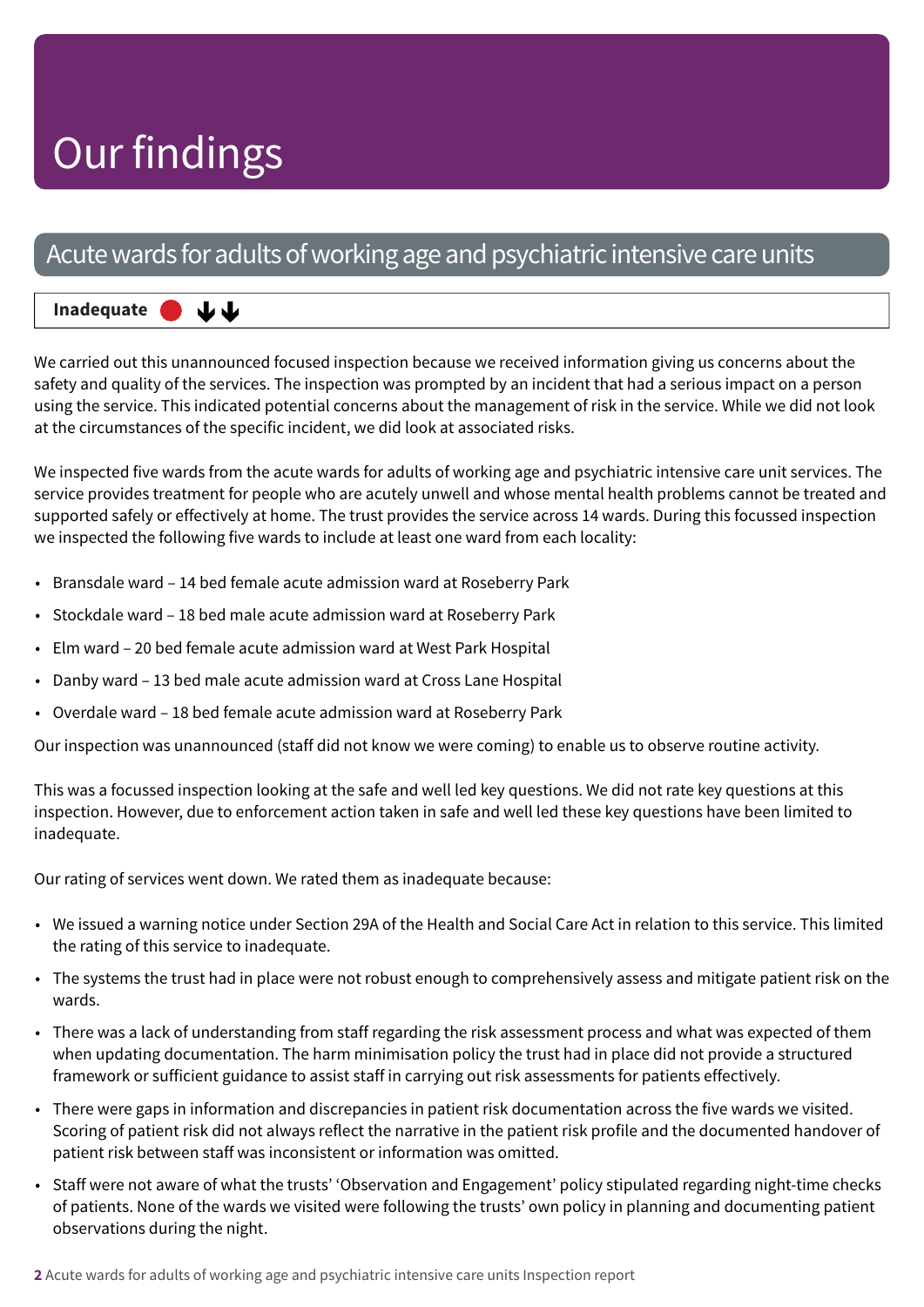- The mechanisms the trust had in place to monitor, audit and ensure oversight of the patient risk assessment process were not effective and were not sufficient to identify areas for improvement.
- The trust did not have an effective procedure and process in place to review and learn from serious incidents.

#### **How we carried out the inspection**

Before the inspection visit, we reviewed information that we held about the service.

During the inspection, the team:

- Visited three wards at Roseberry Park, one ward at Cross Lane Hospital and one ward at West Park hospital.
- Spoke to 23 members of staff including clinical managers, a consultant, qualified nurses and health care assistants.
- Attended four multi-disciplinary handover meetings.
- Spoke with two patients.
- Reviewed 16 patient care records.

You can find further information about how we carry out our inspections on our website: https://www.cqc.org.uk/whatwe-do/how-we-do-our-job/what-we-do-inspection.

#### **What people who use the service say**

We spoke to two patients during our inspection who told us they felt safe at the service and did not have any complaints about their care.



Our rating of safe went down. We rated it as inadequate because:

- We issued a warning notice under Section 29A of the Health and Social Care Act in relation to this service. This limited the rating in this key question to inadequate.
- Staff had not regularly updated thorough environmental risk assessments of all ward areas and removed or reduced all risks identified. The environmental risk assessment on Danby ward was due to be reviewed in August 2020, the review did not take place until December 2020. At the time of our inspection the risk assessment had not been authorised by the trusts' quality assurance group. The environmental risk assessment was therefore still unavailable for staff on the ward to refer to, in relation to reducing or mitigating any recent environmental risks.
- Staff did not assess and manage risks to patients well or use a tool that was robust enough to assess patient risk effectively. We looked at 16 care records and risk assessments had not been updated with recent incidents or identified risk on nine of these care records.
- There were three different meetings in place with separate functions where patient risk was discussed between the multi-disciplinary team and nursing team. However, we found that the information in handovers and risk documentation did not match for 11 of the 16 patients we reviewed.

**3** Acute wards for adults of working age and psychiatric intensive care units Inspection report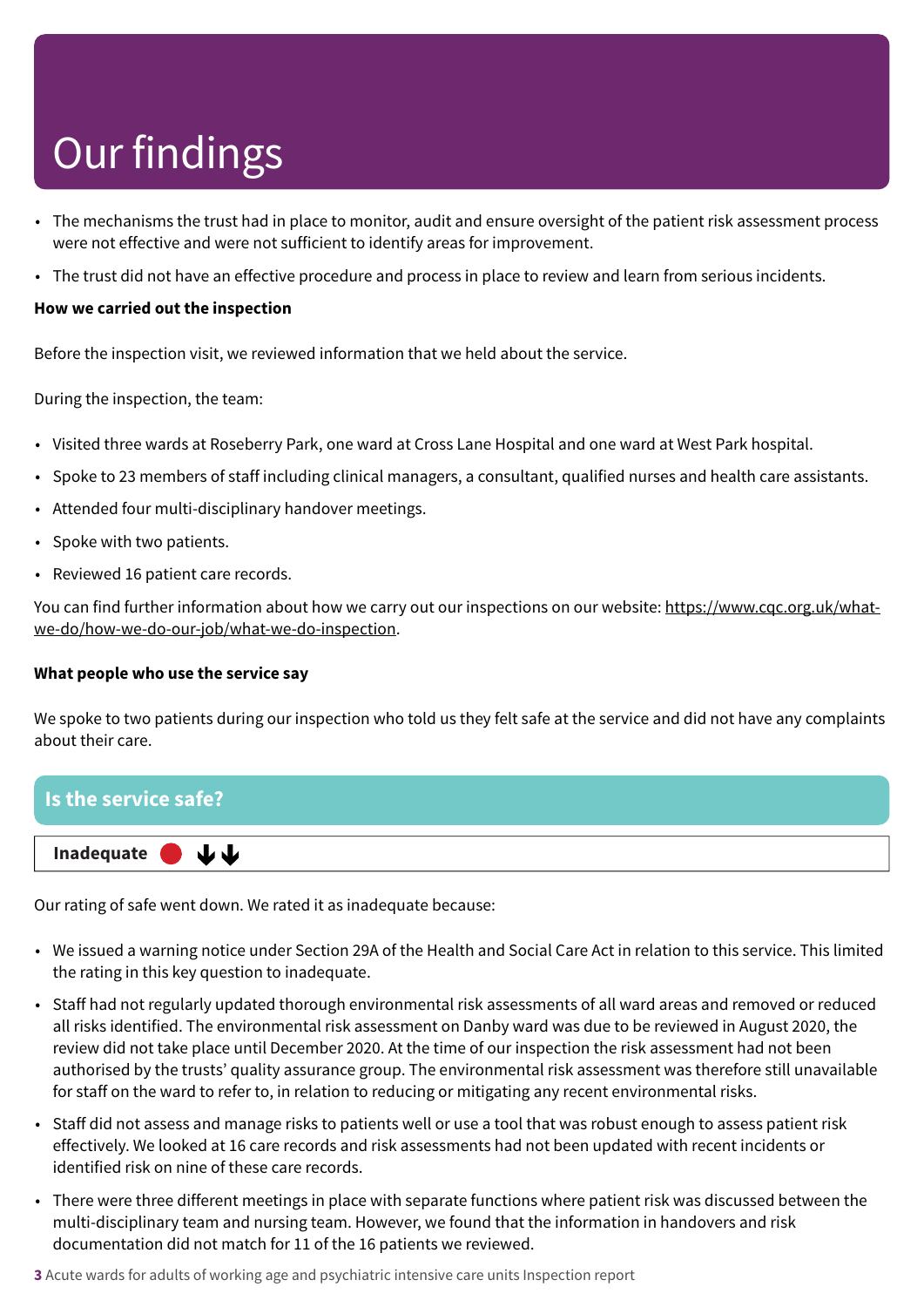- Patient intervention plans were not always being updated following a change in risk or change in prescribed level of observation. We found evidence of this across three wards, on four occasions.
- Staff were unaware of the need for a specific night-time intervention plan. We reviewed 16 patient care records during our visit and the recording of night-time observation plans was either omitted or inconsistent across all wards.
- Observation sheets for two patients on enhanced observations due to risk, did not specify the level of prescribed observations for the patient, or the identified risk. This meant that we were not assured all staff had access to information that was essential to keeping patients safe.
- The wards did not have a good track record on safety. The service did not manage patient safety incidents well. We found that risks relating to a recent serious incident did not appear on the environmental risk section of handover meetings and did not form part of a discussion in multi-disciplinary meetings. The trusts' audit processes did not ensure that risks identified from patient risk assessment and recent incidents were included in handover documentation.

### **Is the service well-led?**

Inadequate **● ↓↓** 

Our rating of well-led went down. We rated it as inadequate because:

- We issued a warning notice under Section 29A of the Health and Social Care Act in relation to this service. This limited the rating in this key question to inadequate.
- Our findings from the safe key question demonstrated that governance processes did not operate effectively, and that risk was not managed well. The trusts' audit process did not ensure that the documentation staff used for assessing and mitigating patient risk included up to date and consistent information.
- The trust governance systems failed to ensure that staff understood and complied with the trust 'Observation and Engagement' policy to maintain patient safety. The observation and engagement audit that was in place at the time of our inspection did not ensure that hourly checks were being completed for patients on general observations, or that night-time observation plans were in place for patients.
- Staff had not received training or guidance to allow them to effectively assess, mitigate and document patient risk. Staff told us that separately from the harm minimisation training they completed as part of the trust induction programme, they had not received any further training or guidance specific to the completion of risk assessments. Staff had not received training following the implementation of the trusts' in-house risk assessment tool.
- Leaders had failed to ensure that staff knew what was expected of them when assessing and documenting patient risk. This was evident when reviewing the care records as the completion and level of detail in risk assessments was inconsistent across all wards and patients.
- Ward teams did not have easy access to the information they needed to provide safe and effective care. The trust had failed to take sufficient action to ensure their systems and processes supported staff to keep patients safe.
- Lessons learned were not shared effectively with the service to ensure patient safety and drive improvement. All the staff we spoke to were unable to describe any specific communication they had received from leaders to alert them to areas of risk following a recent serious incident. We asked 19 members of staff to give an example of shared learning following this recent incident, although some staff were aware of the incident, not all staff could describe any changes to practice as a result of learning from the incident.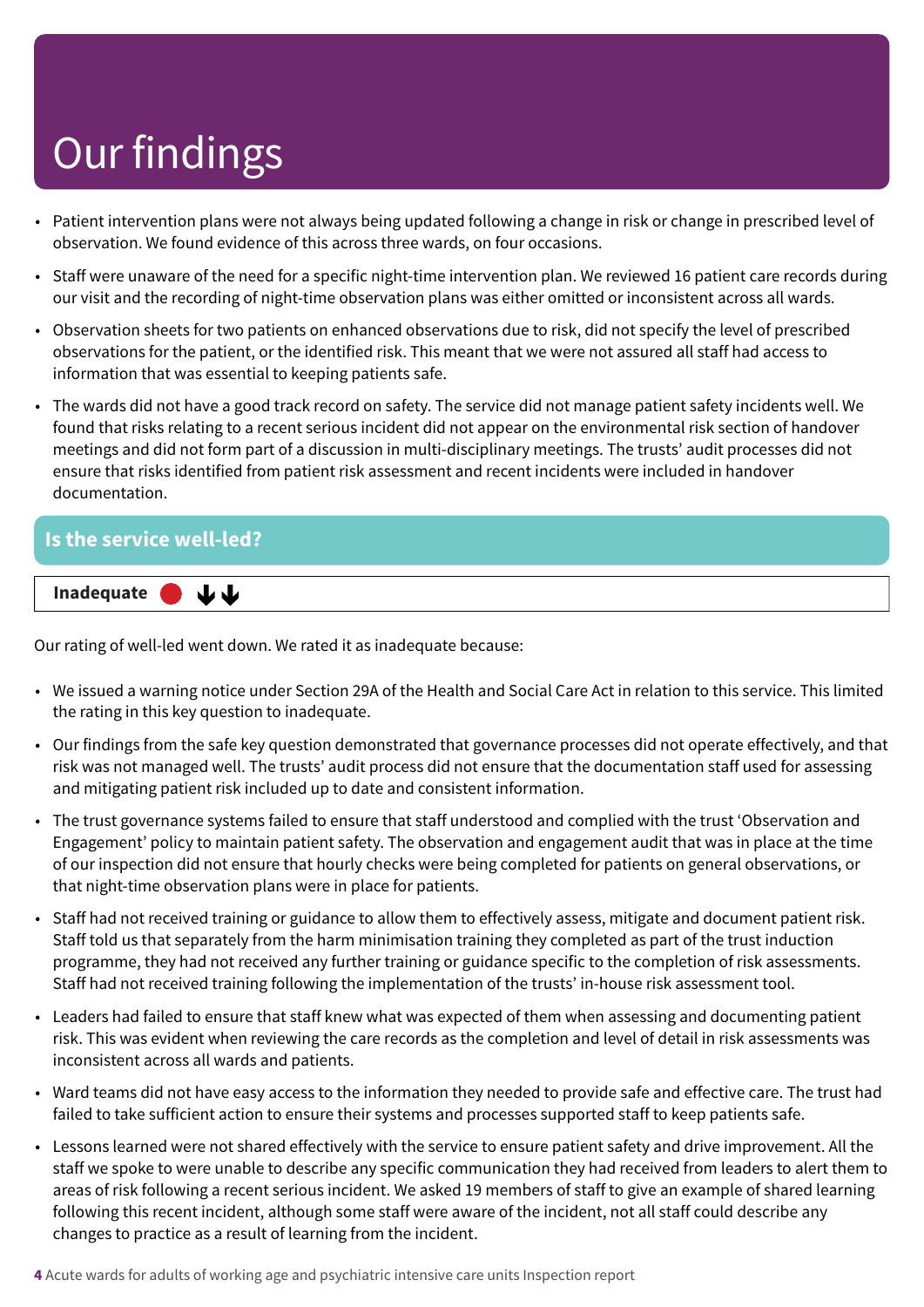### Areas forimprovement

We found areas for improvement including breaches of legal requirements that the trust must put right.

Action the trust MUST take is necessary to comply with its legal obligations.

Action the trust MUST take to improve:

- The trust must ensure they have systems and processes in place to effectively assess, monitor and mitigate the risks relating to the health, safety and welfare of service users.
- The trust must ensure that all staff receive the appropriate training to carry out patient risk assessments appropriately and consistently.
- The trust must ensure that staff understand and comply with the trust 'Observation and Engagement' policy required to maintain patient safety.
- The trust must ensure that they have an effective procedure and process in place to review and learn from serious incidents.
- The trust must ensure that clear processes are in place to audit and identify areas of improvement required in risk management practice and documentation.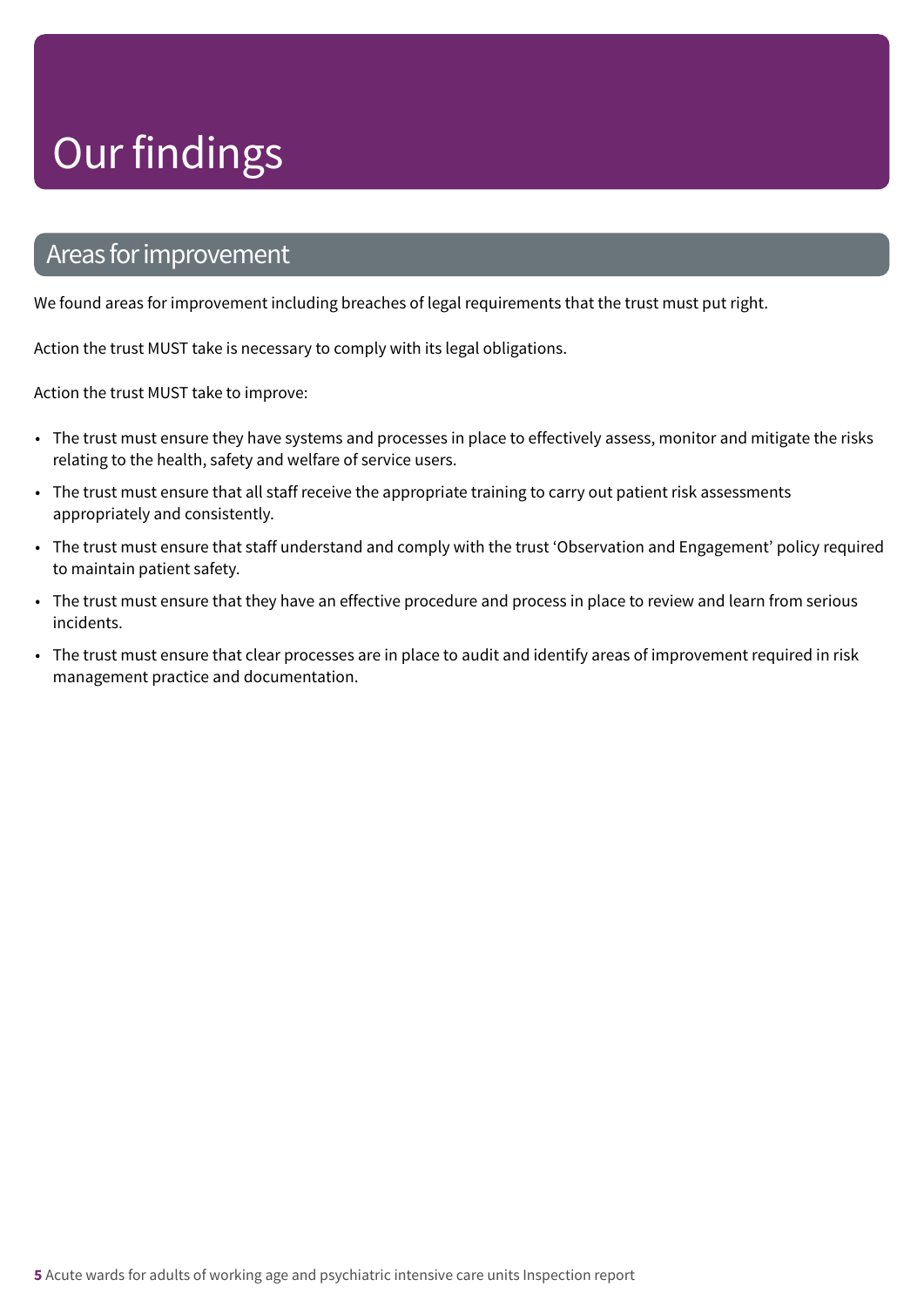### Our inspection team

The team that inspected the service comprised of a CQC lead inspector, and one other CQC inspector. The inspection team was overseen by Brian Cranna, Head of Hospital Inspection.